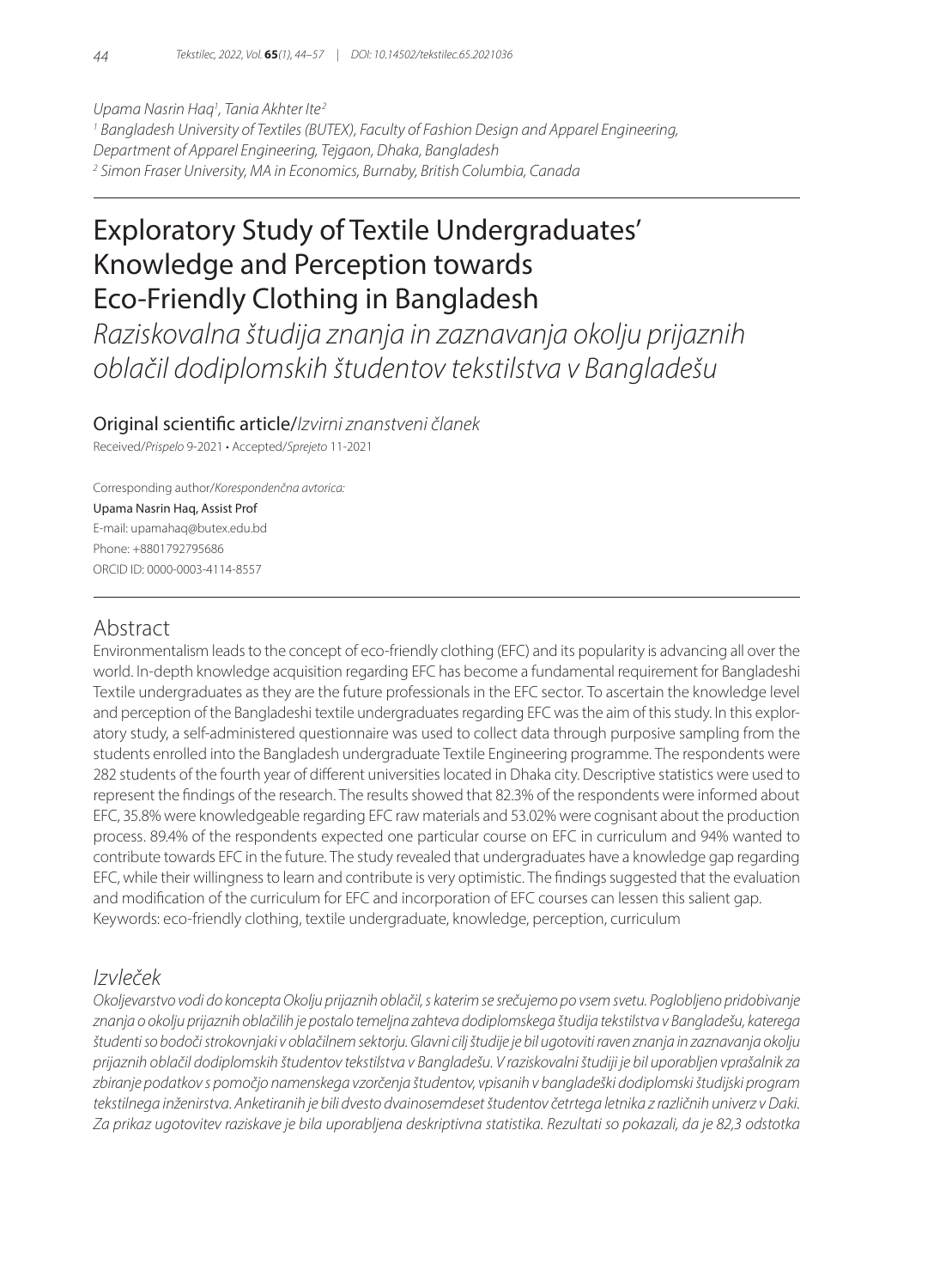*anketirancev seznanjenih z okolju prijaznimi oblačili, 35,8 odstotka jih je bilo seznanjenih s surovinami za izdelavo okolju prijaznih oblačil in 53,02 odstotka s proizvodnim procesom tovrstnih oblačil. Kar 89,4 odstotka anketirancev je pričakovalo poseben predmet o okolju prijaznih oblačilih v predmetniku, 94 odstotkov pa jih želi prispevati svoj delež k izdelavi okolju prijaznih oblačil v prihodnosti. Študija je pokazala, da imajo dodiplomski študenti vrzel v znanju o okolju prijaznih oblačilih, medtem ko sta njihova pripravljenost za učenje in prispevek k izdelavi tovrstnih oblačil zelo optimistična. Ugotovitve kažejo, da lahko vrednotenje in sprememba predmetnika ter vključitev predmetov o okolju prijaznih oblačilih zmanjšajo ugotovljeno izrazito vrzel.*

*Ključne besede: okolju prijazna oblačila, dodiplomski študij tekstilstva, znanje, zaznavanje, učni načrt*

### 1 Introduction

Clothing industries have both social and environmental negative externalities [1, 2], whereas the environmental loss is the most significant among all other magnitudes [3-5]. The negative impact of mass industrialisation is well cited in previous researches [6-10]. Like many other industries, clothing industries are responsible for environmental pollution predominantly through the dyeing, printing, finishing process [11], and garment washing, which increase solid waste in nature [12]. Clothing manufacturing processes release harmful substances, e.g. pesticides, heavy metals and toxic chemicals into the atmosphere [13], which affect biodiversity and human life as well [14]. As a result, textile industries have received increasing attention from environmentalists, suppliers, retailers, designers, consumers and politicians [15]. To reduce the environmental damage by textile products and clothing, the term "eco-fashion" became popular with fashion designers in the recent past [10, 16]. In a general definition "The clothing that causes minimal to zero harm to the environment, produced by organic fibres, in absence of toxic dyes and chemicals, takes into account the human health is called eco-friendly clothing (EFC)" [17-19]. Green, organic, natural, environment and sustainable terms are also used instead of "eco" during promotional practice [20] and in scholarly research [21, 22]. There are many options applied in the textile industry to make clothing environment friendly, e.g. use of sustainably grown fibres like organic cotton, bamboo, hemp or others which require less pesticides and irrigation [23]. Payne [24] and Eryuruk [25] pointed out the "life-cycle thinking in design process" as an alternative route to make clothing eco-friendly. Another approach is the recycling of postconsumer plastic bottles [26] made of polyethylene terephthalate (PET) to weave fabrics [27]. Developing countries are endeavouring to bring consciousness

along with sustainable practice to mitigate the environmental impact of textile processing [28, 29]. EFC can reduce the negative impact on the environment by using responsibly sourced products which are either renewable or sustainably harvested [30]. Similarly, Kutsenkova [31] states that sustainable clothing or EFC is produced to reduce textile waste, environmental depletion and unethical treatment of workers. Considering the AASHE (The Association for the Advancement of Sustainability in Higher Education) "sustainability" definition, EFC should be produced by "encompassing human and ecological health, social justice, secure livelihoods and a better world for all generations" [32].

Global environment friendly clothing production and consumption has increased rapidly [33], as has consumers' preference to eco-friendliness [34, 35]. As a result, the demand of green products [36] and EFC has increased significantly [37, 38]. Consumer behaviour in recent era is often influenced by the environmental impact of the clothing which was neglected before [39‒41]. Moreover, consumers are becoming aware regarding the clothing they wear and its effects on the environment [42]. Therefore, many pieces of research mainly focus on consumer purchasing intention and perception towards EFC [43-49]. The influencing factors of EFC (eco-labelling strategy, aesthetic value, style, price, comfort, quality and awareness) are well investigated in previous researches [50-56]. Barriers to EFC were also mentioned by Laitala et al. [57], Witek [58] and Young et al. [41]. Surprisingly, fewer researches exist on the exploration of EFC or sustainable fashion awareness and purchasing intension among the textile undergraduates, who are the future professionals in this sector [6, 10]. Additionally, a limited number of research studies on curriculum assessment, exploration of textile and apparel undergraduates' knowledge regarding sustainability and EFC [59, 59]. Landgren and Pasricha [60] concluded the importance of teaching the sustainability concept.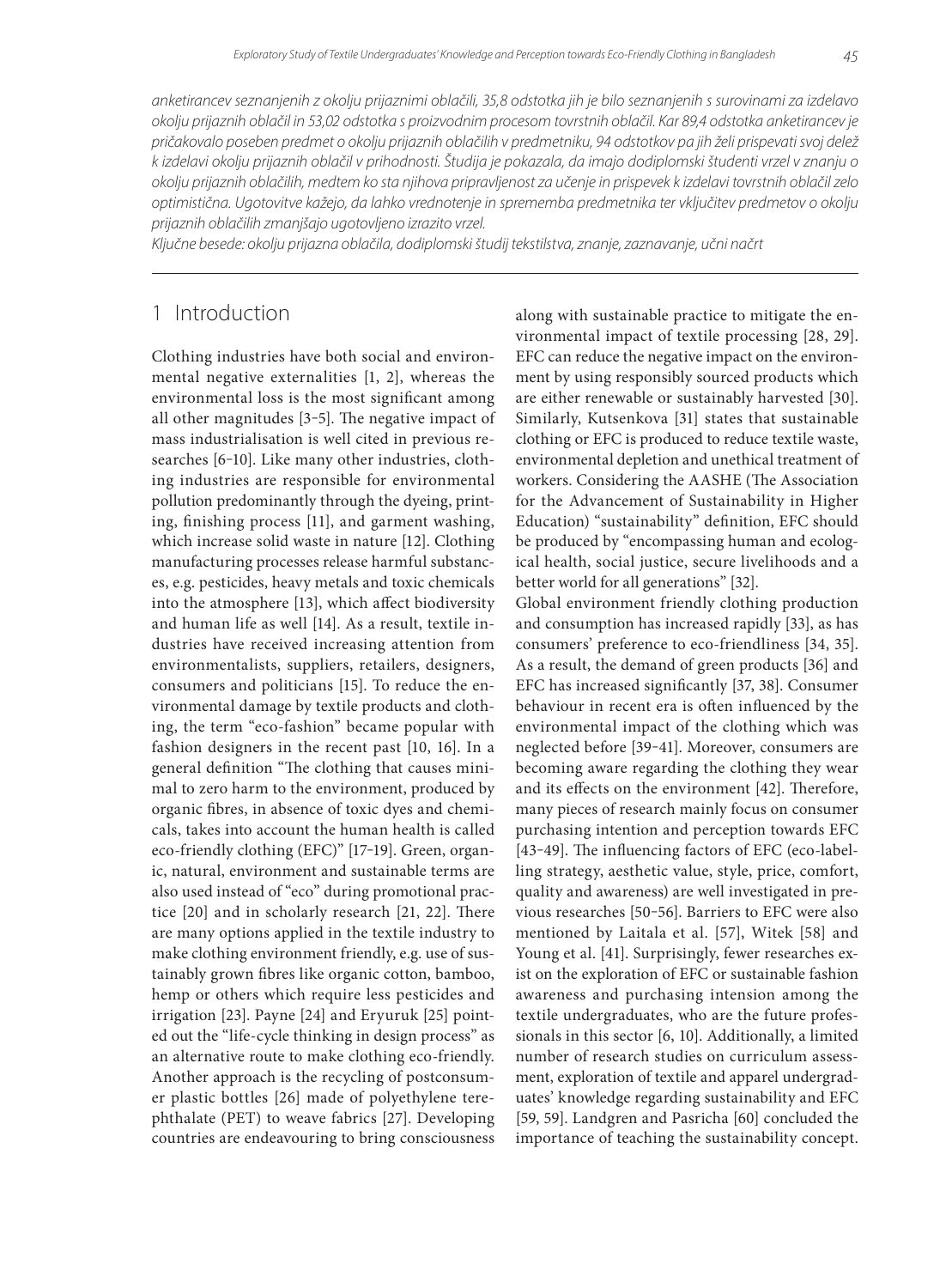Brosdahl & Carpenter [61] conducted a study on assessing textile and apparel undergraduates' environmental knowledge, concern and responsibility regarding clothing. Kim and Damhorst [62] developed a scale to measure the textile and apparel undergraduates' knowledge about the environmental impact of clothing. Furthermore, Kim and Johnson [63] identified the automation and mass customisation as the most influencing factors for impending apparel production by exploring the perception of apparel undergraduates. To the most excellent of our knowledge, no investigation has been conducted on the EFC perception for Bangladeshi textile undergraduates.

Bangladesh has been receiving an increasing order of EFC from several multinational brands to prevent environmental pollution as it is the second largest exporter of apparel [64, 65]. In the very near future, the nation will require an adequate sum of experts in EFC or sustainable clothing. Kantane et al. [66] stated the changes of demand in career field, asking to change the approach to the main principle of the education system. However, there has been no research addressing how we can prepare the textile undergraduates or pre-professionals for the challenges they will meet in executing sustainable practices in the clothing industry in Bangladesh. The assessment of curriculum compatibility with the employment trend is barely a topic for research in the education system of Bangladesh [67]. The textile education is not an exception and is included in this outline. There is no information on the assessment of the Bangladeshi textile undergraduates' knowledge, curriculum content and overall EFC perception to date. If universities cannot prepare sufficient workforce with contemporary textile knowledge on EFC, clothing industries will face a shortage of necessary human capital to meet the future demand for it. It can create impediments in the position of the second largest exporter since Bangladesh faces the challenge of product diversification [64, 68]. The clothing manufacturers in Bangladesh have taken several initiatives for diversifying apparel products to meet the increasing demand [69] and 40% of them have introduced new products as exportable items [70]. As EFC is a diversified, growing demand product and links to clothing sustainability [60, 71], it is high time to explore the textile undergraduates' knowledge and perception regarding it. Kilbrink and Bjurulf [72] stated that the knowledge learned in institutions is a vital issue of job performance. It

also affects the decision making of the career field [73]. It acts as a catalyst for students' attitude to change [74] and can stimulate action [75]. Kallgren and Wood [76] stated that knowledge is used as experiences for future tasks and curriculum is the key to lessen the knowledge gap and modify the education system [77]. Hence, relevant knowledge about EFC is imperative to develop the eco-friendly attitude and make textile undergraduates decisive for future need.

#### *1.1 Research objectives*

The aim of this paper was to investigate the textile undergraduates' knowledge and perception towards EFC in relation to curriculum and willingness to contribute towards the EFC issue in the future. The study also emphasises the existing curriculum contents about EFC. This exploratory research will provide textile educators with the understating of undergraduates' knowledge and perception towards EFC. The findings will also provide a lens to understand if further modification is required in the existing curriculum to educate the future workforce properly.

# 2 Methodology

#### *2.1 Design or approach*

An exploratory research approach was followed to evaluate the knowledge and perception towards EFC of the undergraduates' of the Textile Engineering programme. The respondents are enrolled in different universities located in Dhaka city of Bangladesh.

### *2.2 Population and sampling technique*

In standard curriculum, there is no specific course on EFC or sustainability in the Textile Engineering programme of Bangladesh; however, students of the fourth year are taught about clothing sustainability and environmental impact of clothing at two specific courses, i.e. "Environmental Studies" and "Textile & Apparel Merchandising" [78]. The selected topic is embedded in these two courses. The target population of this study are the fourth year students of the undergraduate Textile Engineering programme in Bangladesh. Textile Engineering institutions of Bangladesh provide a BSc degree in Textile Engineering with majors in Yarn Engineering, Fabric Engineering, Wet Process Engineering, Apparel Engineering, Textile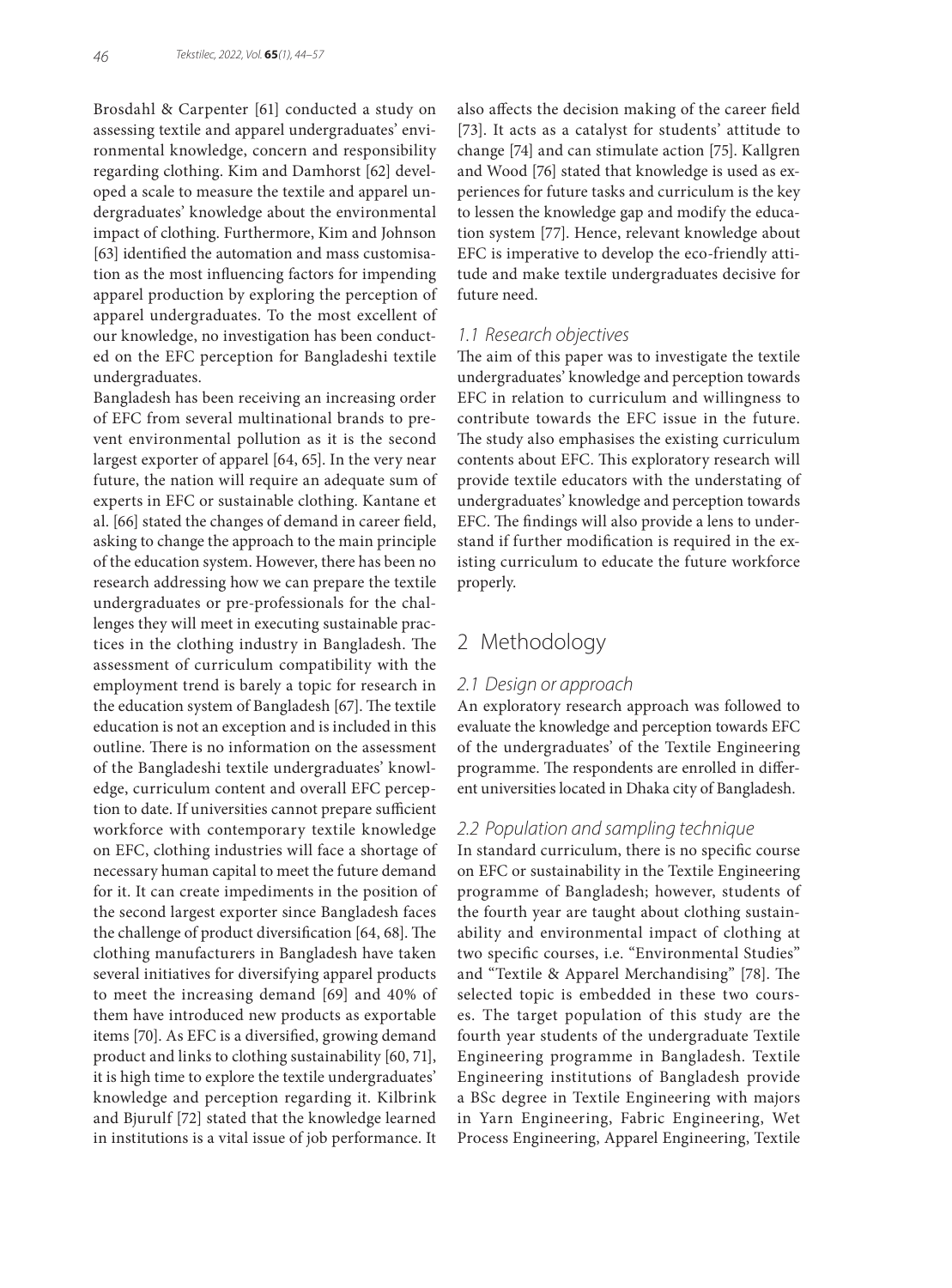Engineering Management, Textile Fashion Design, Industrial and Production Engineering, Textile Machinery Design and Maintenance, Dyes and Chemical Engineering, and Environmental Science Engineering. The topics included in the aforementioned two courses are environmental impact of textile production, sustainable production process, characterisation and control of textile waste, environmental law, new methods of automatic process control, overview of merchandising, key responsibilities, fashion trends, technological innovation in fibres and fabrics, and analysis of trend and future demand of clothing market. Individual respondents were selected by means of purposive sampling.

#### *2.3 Questionnaire design and data collection*

Data collection was performed through a self-administered questionnaire based on the research objectives. The questionnaire was prepared by following the literature on eco-friendly clothing and finalised after the evaluation of two clothing sustainability experts. The questionnaire was designed with a combination of four sections, where the first one was comprised of socio-demographic information of the respondents, the second part contained the fundamental questions about EFC and the curriculum was the third part in the questionnaire. The final section was about the respondents' willingness to contribute to the EFC sector as their dedication can make significant alterations. The option of responses were multiple choice (e.g. "From where did you come to know about EFC?"), yes-no (e.g. "Do you know the manufacturing process of EFC?") and Likert-type scale items (e.g. "To what extent do you agree or disagree with the statement "Satisfactory information included in the existing curriculum on EFC"). In total, there were six demographic questions, six basic questions to measure the knowledge level and eight questions to assess the perception of EFC. Two research assistants were trained up by the principle investigator for data collection with a detailed guideline about the questionnaire. For data collection, faculty members of corresponding institutions were contacted via email or phone for permission to conduct the survey during their lecture. A pilot test was carried out in one of the textile institutions in Dhaka in Bangladesh. The final data consists of 282 respondents with a 94% response rate. Textile undergraduates outside Dhaka are not considered in the study due to the lack of formal approval from corresponding textile institutions.

#### *2.4 Data analysis*

Descriptive statistics (frequencies, percentages and central values) were performed by the software SPSS 20 to characterise the collected data. Responses to demographic contents, multiple-choice and Likerttype scale item were used in the results – discussion part of data analysis.

# 3 Results and discussions

The following subsections provide detailed findings of respondents' demographic characteristics, knowledge level and perception in the context of curriculum and interest to contribute towards EFC.

*3.1 Demographic information of respondents* Table 1 shows the demographic information of the respondents. 83.3% of the respondents are male and 16.7% female students. The cultural prospect is explained as a determinant of such a higher portion of male students since traditionally, boys are encouraged towards the scientific domain of study like engineering, which is considered a male-dominated profession [70, 80]. The median age of the respondents is 23.5 years and over half of them are between 23 and 25 years old.

*Table 1: Demographic characteristics of respondents*

| Demographic categories | Frequency (n) | Share $(\%)$ |
|------------------------|---------------|--------------|
| Gender                 |               |              |
| Male                   | 235           | 83.3         |
| Female                 | 47            | 16.7         |
| Age (in years)         |               |              |
| < 23                   | 126           | 44.7         |
| $23 - 25$              | 149           | 52.8         |
| > 25                   | 7             | 2.5          |
| University grant type  |               |              |
| Public                 | 81            | 28.7         |
| Private                | 201           | 73.1         |

### *3.2 Textile undergraduates' knowledge regarding EFC*

Firstly, informed respondents were distinguished in the study to investigate their knowledge level. The informed or aware respondents are those of the total respondents who have heard about EFC from different sources before this survey (cf. Table 2).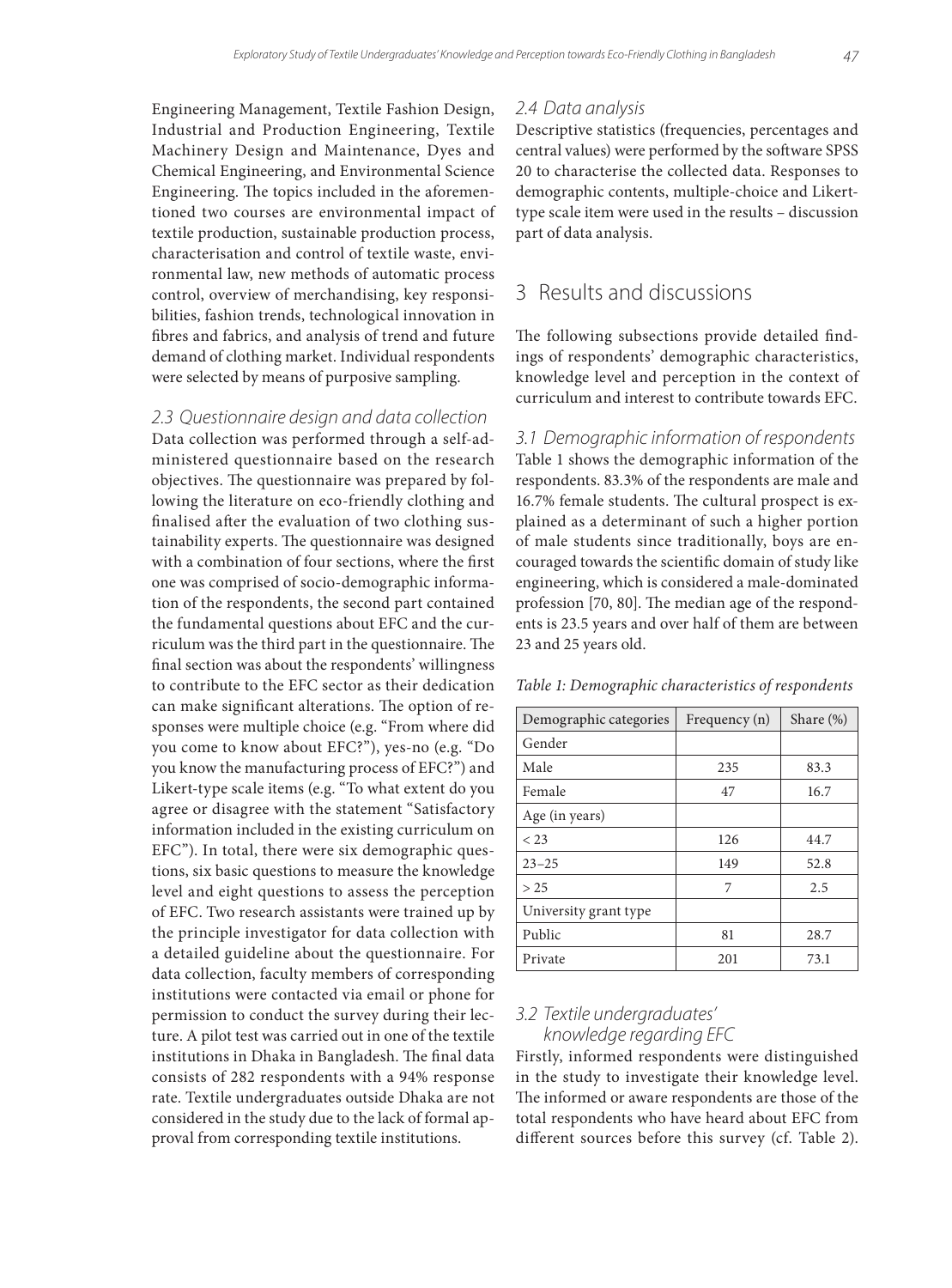Afterwards, four basic questions about EFC (production process, raw materials and suitable fibres) were included in the questionnaire to further investigate the informed group of respondents (cf. Tables  $3 - 5$ ).

*Table 2: Awareness and source of knowledge of respondents informed about EFC*

| Source of knowledge |      | Awareness about EFC |
|---------------------|------|---------------------|
| about EFC           | Yes  | No                  |
| University course   | 104  |                     |
| Family/friends      | 21   |                     |
| Seminar/workshop    | 23   |                     |
| Newspaper/Magazine  | 38   | 50                  |
| Social Media        | 40   |                     |
| Others              | 6    |                     |
| Total               | 232  |                     |
| Share $(\%)$        | 82.3 | 17.7                |

It is evident that most of the respondents were familiar with the term EFC. 82.3% of the respondents were well-aware about the term. They have learned about EFC from different sources. Among this informed group of respondents, the majority of them have learned about it from their undergraduate course (44.82%), 17.24% from social media, 16.37% from newspapers or magazines, 9.9% from various academic seminars or workshops, 9.05% from friends and relatives, and the rest have learned about EFC from other sources (2.57%). The response to knowledge sources varies and 55.18% of aware respondents have heard the term from other sources apart from university courses. The absence of specific courses on EFC in the existing curriculum is a plausible reason behind this unusually high percentage. Additionally, 17.7% of the respondents were found entirely unaware of it. They became familiar with the term during the survey. 51% of these

*Table 3: Knowledge about production process of EFC*

unaware respondents are from a particular institution where no informed respondents were found. 49% are scattered in another two institutions to which also informed respondents belong. It should be a matter of concern for textile institutions, educators and manufacturers since EFC is the latest trend in the clothing industry [81]. The lack of awareness about it may create an internal threat towards the advancement of the sustainable clothing industry in Bangladesh. Hur and Cassidy [82] stated that the lack of knowledge on sustainability is one of personal and organisational challenges which need to be overcome for a sustainable clothing practice. Kantane et al. [66] stated that awareness is the most significant factor considered by employers. As product knowledge always influences the adaptation of new products [83, 84], professionals are increasingly interested in accumulating knowledge regarding sustainable clothing [21] and hiring knowledgeable workers. Hence, universities need to prepare the undergraduates with relevant knowledge of EFC for future. The findings in Tables 3, 4 and 5 also suggest this statement. Brosdahl and Carpenter [61] concluded that students' learning through a university course about the clothing environmental impact is more effective than the students' learning through mass media.

53.02% of the informed respondents have the knowledge about how EFC is produced. 71.55% of that group ruminate that the production process of EFC is more complicated than conventional clothing (cf. Table 3), while conventional clothing and EFC production are fundamentally similar except for the assembly, use and disposal of environmental concerns [34].

Raw materials are essential for EFC manufacturing as an appropriate selection of raw materials can minimise the overall environmental impact of clothing during its life cycle [34]. The respondents were further asked to choose the features of the raw

Knowledge about manufacturing process of EFC Process complication of EFC compared to

| Knowledge about manufacturing | Process complication of EFC compared to<br>conventional clothing | Frequency $(n)$ | Share $(\%)$ |       |
|-------------------------------|------------------------------------------------------------------|-----------------|--------------|-------|
| process of EFC                | Yes                                                              | No              |              |       |
| Yes                           | 95                                                               | 28              | 123          | 53.02 |
| No                            |                                                                  | 38              | 109          | 46.98 |
| Frequency (n)                 | 166                                                              | 66              | 232          |       |
| Share $(\%)$                  | 71.55                                                            | 28.45           |              | 100   |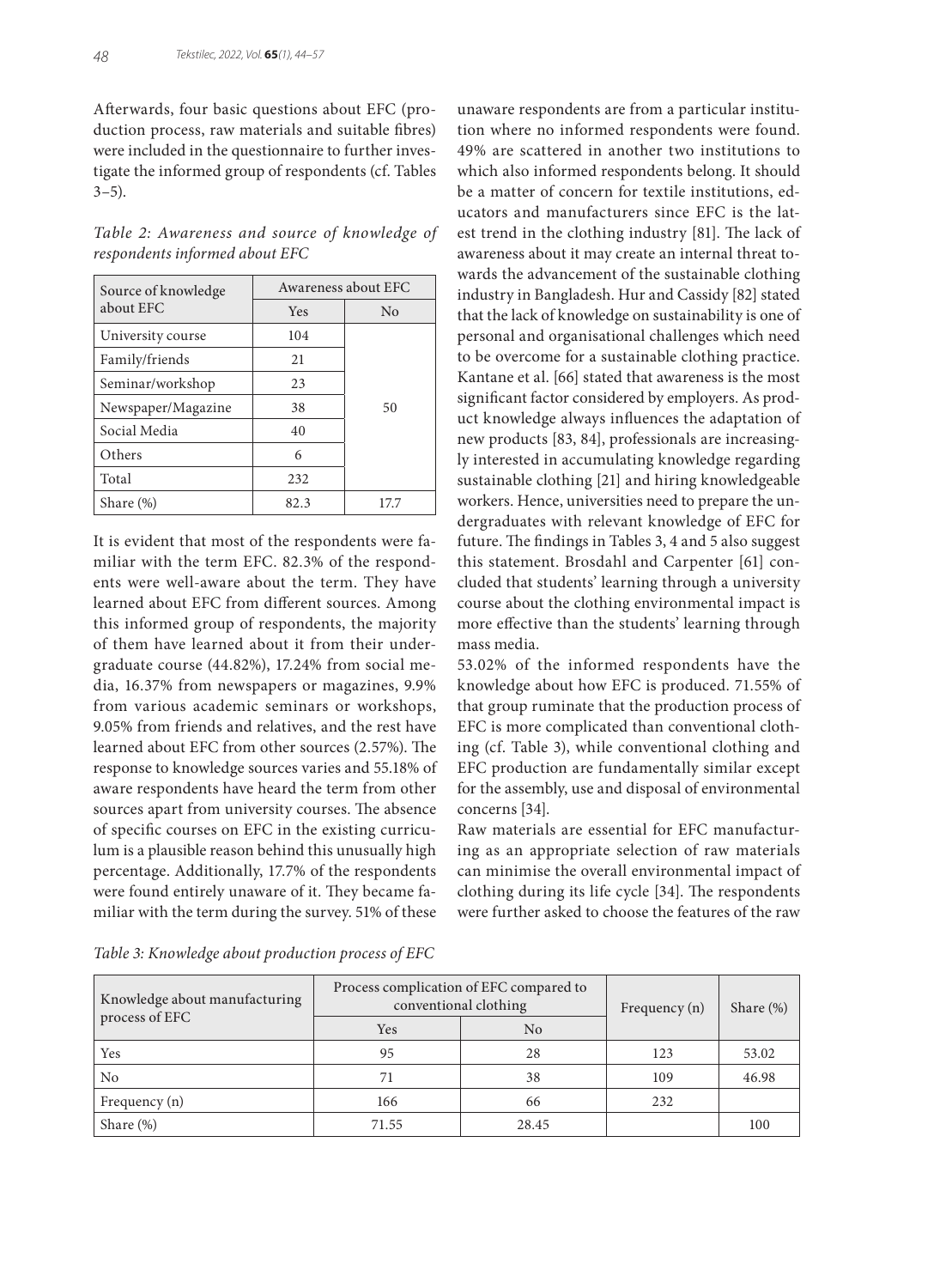| Response of students | Frequency $(n)$ | Share $(\%)$ |
|----------------------|-----------------|--------------|
| Organic              | 98              | 42.2.        |
| Sustainable          | 26              | 11.2         |
| Recycled             | 25              | 10.8         |
| All of the above     |                 | 35.8         |

*Table 4: Knowledge about features of EFC raw materials*

material of EFC. 42.2% of the respondents know that EFC is produced only from organic material, 11.2% think about sustainable material and 10.8% about recycled material. 35.8% of the informed respondents have adequate knowledge about the raw materials of EFC as they correctly respond to all of the features that can make clothing eco-friendly (cf. Table 4). The valuable characteristics of eco-friendly materials are renewable, biodegradable, non-toxic, recyclable and reusable [34, 85]. Moreover, EFC materials include ethics, energy consumption and sustainability of resource consumption [86]. Chen and Lewis [87] stated that the material choice of EFC incorporates the environmental impact from production to disposal of the finished clothing.

|  |  |  |  |  |  | Table 5: Response to suitable fibres for EFC |  |  |  |  |  |  |
|--|--|--|--|--|--|----------------------------------------------|--|--|--|--|--|--|
|--|--|--|--|--|--|----------------------------------------------|--|--|--|--|--|--|

| Response of students | Frequency (n) | Share $(\%)$ |
|----------------------|---------------|--------------|
| Conventional Cotton  | 122           | 52.59        |
| Organic cotton       | 86            | 37.07        |
| Bamboo               | 5             | 2.16         |
| Hemp                 | 6             | 2.58         |
| Flax                 |               |              |
| Recycled polyester   | 13            | 5.60         |

On identifying or responding to suitable fibres, 52.59% of the aware respondents believe that conventional cotton is the only suitable fibre for EFC, whereas it consumes a massive amount of water [88] and harmful toxic chemicals during its production [89–91]. Globally, conventional cotton consumes 22.5% of all insecticides [92] and 2.6% of the full water footprint [93]. On the other hand, 37.07% believe that organic cotton is suitable for EFC (cf. Table 5). Organic cotton is produced without any harmful chemical fertilisers and pesticides [94]. Basically, growing organic cotton is a systematic approach of organic forming [95] and the best choice to avoid environmental damage [92]. 2.16% and 2.58% of the respondents selected bamboo and hemp, respectively, as suitable fibres for EFC (cf. Table 5). The percentage is comparatively lower than for other fibres. It is evident that the majority of aware undergraduates are not well informed about bamboo or hemp as a sustainable or environment friendly fibre. Bamboo fibres have vast application areas for being a sustainable material [96]. It is one of suitable fibres for EFC [81] as it is biodegradable, renewable and can be grown without pesticides or other chemicals [64, 97]. Furthermore, merely 4.9% know about recycled polyester, which is another indication of their inadequate knowledge since recycled polyester has emerging applications in the clothing factory [98].

### *3.3 Curriculum perception*

Curriculum planning is imperative to teach a particular course at a college or university level programme [99] as knowledge level and performance are relevant to the programme curriculum [100]. Although courses on EFC are absent in the existing curriculum, overall curriculum perception regarding EFC is considered in this study. The outcomes of the curriculum perception investigation are summarised in Tables 6 and 7.

| Response of students |                 | Satisfactory information included in<br>existing curriculum on EFC | Received information from academic<br>seminar/workshop on EFC |              |  |
|----------------------|-----------------|--------------------------------------------------------------------|---------------------------------------------------------------|--------------|--|
|                      | Frequency $(n)$ | Share $(\%)$                                                       | Frequency $(n)$                                               | Share $(\%)$ |  |
| Strongly disagree    | 36              | 12.8                                                               | 48                                                            | 17.0         |  |
| Disagree             | 43              | 15.2                                                               | 52                                                            | 18.4         |  |
| Neutral              | 80              | 28.4                                                               | 59                                                            | 20.9         |  |
| Agree                | 98              | 34.8                                                               | 97                                                            | 34.4         |  |
| Strongly agree       | 25              | 8.9                                                                | 26                                                            | 9.2          |  |

*Table 6: Undergraduates' response regarding existing curriculum on EFC*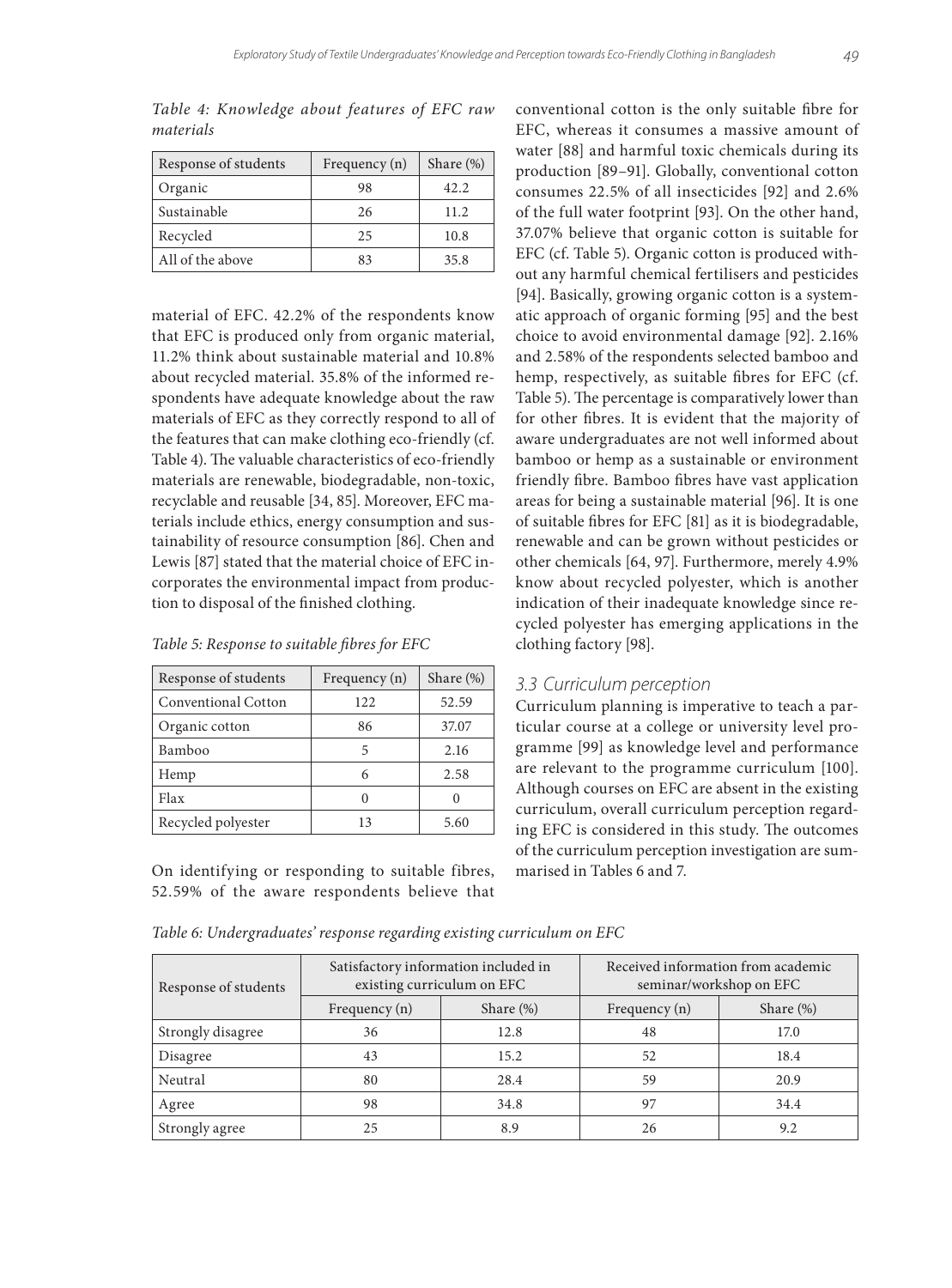| Response of students |               | Willing to learn more about<br>EFC through curriculum | Need one special course on<br>EFC in curriculum |              |  |
|----------------------|---------------|-------------------------------------------------------|-------------------------------------------------|--------------|--|
|                      | Frequency (n) | Share $(\%)$                                          | Frequency $(n)$                                 | Share $(\%)$ |  |
| Strongly disagree    |               | 1.8                                                   |                                                 | 2.5          |  |
| Disagree             | 9             | 3.2                                                   | 4                                               | 1.4          |  |
| Neutral              | 42            | 14.9                                                  | 19                                              | 6.7          |  |
| Agree                | 79            | 28.0                                                  | 87                                              | 30.9         |  |
| Strongly agree       | 147           | 52.1                                                  | 165                                             | 58.5         |  |

*Table 7:* Undergraduates' expectation regarding curriculum

Concerning the curriculum, 43.7% of the respondents are satisfied (either agreed or strongly agreed) with the information on EFC that they receive from their institutions through the existing curriculum. Similarly, 43.6% either agreed or strongly agreed on obtaining the necessary information through a seminar or workshop. On the other hand, 28% of the respondents disagreed and 28.4% remained neutral about the existing curriculum. 56.3% of the respondents answered unfavourably about the academic seminar or workshop on EFC (cf. Table 6).

The respondents' expectation regarding the curriculum was also examined in the study. Both, the informed and unaware respondents, were found interested in learning about EFC from their course contents. 80.1% of all respondents either agreed or strongly agreed to learn more about EFC. Furthermore, 89.4% of the respondents expect a minimum of one particular course on the details of EFC from their existing curriculum (cf. Table 7). The findings of the respondents' knowledge and curriculum perception raise the questions of the existing curriculum modification regarding clothing sustainability or EFC. The respondents' inconsistent responses on the fundamental questions regarding EFC and curriculum perception provide a clear indication about the requirement for specific courses on EFC in the existing curriculum. Palma et al. and Cezarino et al. also emphasised the inclusion of sustainability in the subjects of the educational curriculum in their studies [101, 102]. A well-defined and organised curriculum, consisting of the theoretical and practical framework, can help educators prepare undergraduates with current knowledge and improve outcomes [103,104]. Ellis [105] stated that an academic curriculum is a knowledge-centred curriculum where students are expected to acquire knowledge as a foundation of their future life. Coate and Barnett [106] stated that curriculum is the key concept of university study and it is the cornerstone of knowledge, learning and understanding. They mentioned that ideas of higher education are put into action in society through the curriculum. Hence, a contemporary curriculum on EFC contents will facilitate awareness among textile undergraduates, which will help them in their future careers.

### *3.4 Willingness to contribute towards EFC*

The manufacturers and retailers of the clothing industry are attempting to meet the demand for EFC [107,108] due to the emerging demand for it [109]. As textile undergraduates are future professionals of the clothing industry, it is necessary to explore how they perceive EFC and how they want to contribute to this sector. Firstly, they were asked about the prospect of EFC in the clothing industry. 65.6% of the total respondents believe that EFC will be the future face of the clothing business (cf. Table 8). The findings support the results obtained in Tables 6 and 7. Csanák [16] and Mora et al. [21] stated that eco-fashion is a part of the sustainability trend and will be a great topic of all fashion forums.

*Table 8: Students' opinion about future of EFC in clothing industry*

| Response of students | Frequency $(n)$ | Share $(\%)$ |
|----------------------|-----------------|--------------|
| Yes                  | 185             | 65.6         |
| Nο                   |                 | 2.5          |
| Not sure             | 90              | 31.9         |

In contrast, 31.9% of the respondents are not sure about the prospect of EFC. This high percentage is unusual as respondents are textile undergraduates. The responsibility goes to textile institutions and educators to make them aware of EFC as universities are the centres of knowledge sharing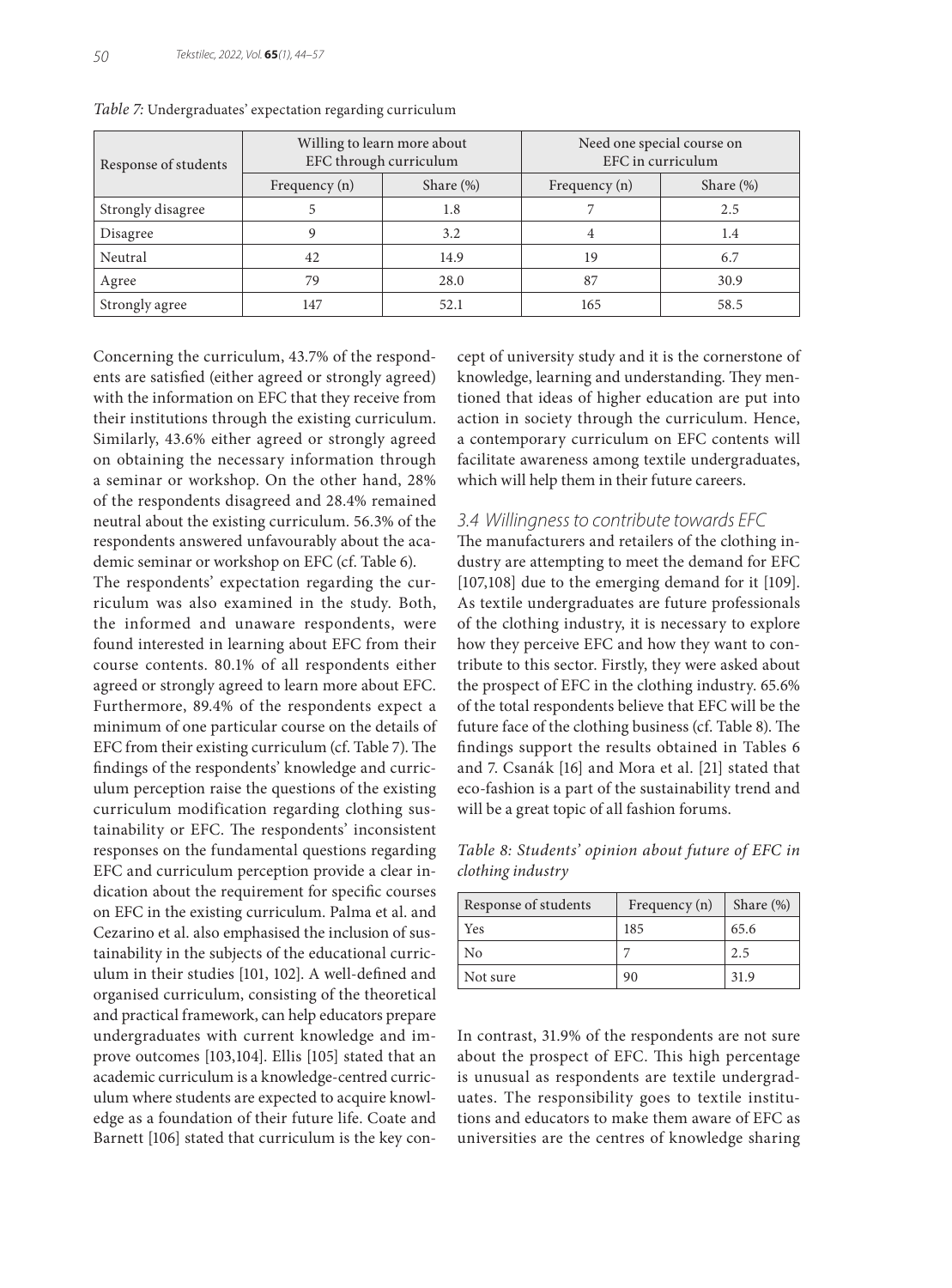[110]. Similarly, Kong et al. [75] identified public education as a knowledge source of sustainable fashion products. Therefore, it is necessary to provide a more contemporary curriculum supported by accurate information on EFC.

*Table 9: Undergraduates' willingness to contribute towards EFC*

| Response | Frequency (n) | Share $(\%)$ |
|----------|---------------|--------------|
| Yes      | 265           | 94.0         |
| No       |               | 6.0          |

94.0% of the respondents showed interest to contribute to the future development of EFC in Bangladesh (cf. Table 9). This was further investigated, namely how these optimistic students may keep a role in the future development of EFC (cf. Table 10). Among them, 52.4% want to contribute through research which is admirable since Gam [111] stated that the understanding of the EFC sector needs more research in purchasing behaviour and others. Along with the inclusion of EFC and sustainability course, an extensive research facility within the university is also necessary to achieve a satisfactory knowledge level of the students [102]. 11.3% of the respondents want to become entrepreneurs and 14.2% want to innovate new business ideas to promote EFC. Ozdamar Ertekin and Atik [112] described that an innovative business model for ecological clothing can make a tremendous effect to move people away from the phenomenon of fast fashion.

*Table 10: Ways of contribution to EFC by undergraduates*

| Response of students         | Frequency (n) | Share $(\%)$ |
|------------------------------|---------------|--------------|
| Research                     | 145           | 52.4         |
| Developing awareness         | 48            | 17.0         |
| Innovating business<br>ideas | 40            | 14.2.        |
| Entrepreneur                 | 32            | 11.3         |

17% of the EFC enthusiastic students have a goal to create awareness by sharing information among consumers in the future through the help of mass media (cf. Table 10). Buzzo and Abreu [113] stated that social networks can drastically make alterations in the fashion world. Moreover, it can enable the perception of the product's value to the user [114].

# 4 Conclusion

Internationally, EFC is one of the leading concepts in the clothing industry and sustainable fashion. Its growing global acceptance may reduce the environmental damage considerably. In this study, Bangladeshi textile undergraduates' knowledge of EFC from their existing curriculum was evaluated. After analysing the undergraduates' knowledge and perception towards EFC, three notable findings were revealed in the study. The first one is the knowledge gap about EFC among Bangladeshi textile undergraduates. Secondly, it can be said that the students' perception of EFC, along with their interest in learning and contribution, is very optimistic for the Bangladeshi clothing industry. Thirdly, a critical evaluation and modification are needed of the existing curriculum of the Textile Engineering programme to synchronise with more profound concepts of EFC. Therefore, the most plausible solution to mitigate this state of reverse direction is to incorporate EFC and sustainability courses in the existing curriculum of the Textile Engineering programme. In this way, textile universities and educators can prepare future professionals for the impending sustainable clothing industry. This study is one of the first assessments of knowledge and perception towards EFC for Bangladeshi textile undergraduates. However, it had some limitations. The main limitation of the study was the small sample size. A census on all textile undergraduates may provide more in-depth information, considering time and cost. Secondly, the study did not evaluate the curriculum of EFC related courses of the universities. A curriculum evaluation may provide further information about the inconsistencies observed in the findings. Further research on the investigation of the knowledge and perception towards circular fashion and clothing sustainability, along with an assessment of the existing curriculum regarding these topics, would give more comprehensive results about the sustainability education of Bangladeshi textile undergraduates.

### *Acknowledgements*

*The authors are very grateful to Md. Solaiman Hossain and Maruf Niaz for the support of data collection.*

*Funding: No funding has been received for this research.*

*Conflict of interest: No conflict of interest has been declared.*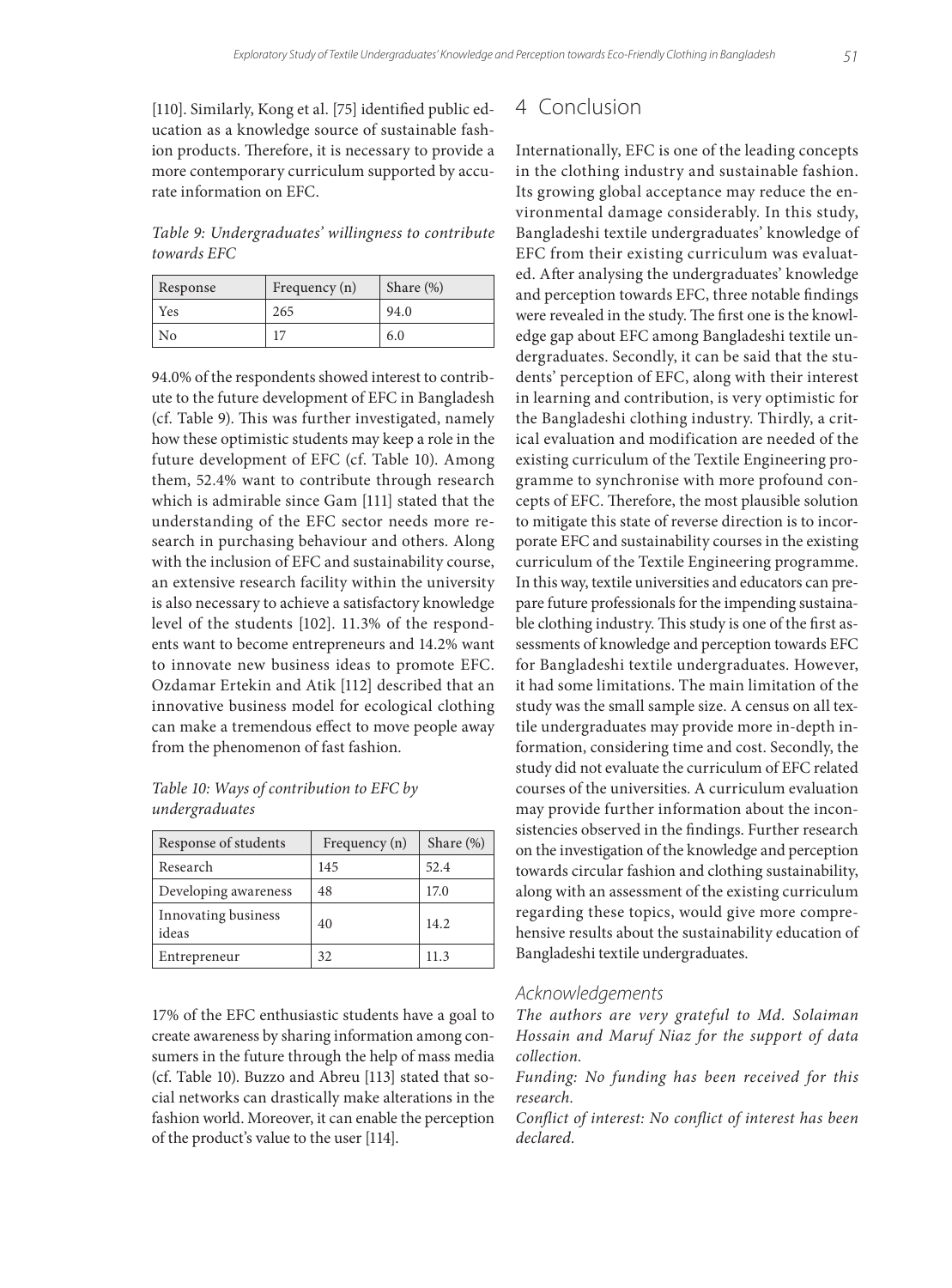# References

- 1. BLY, S., GWOZDZ, W., REISCH, L.A. Exit from the high street: An exploratory study of sustainable fashion consumption pioneers. *International Journal of Consumer Studies,* 2015, **39**(2), 125–35, doi: 10.1111/ijcs.12159.
- 2. ROY CHOUDHURY, A.K. Environmental impacts of the textile industry and its assessment through life cycle assessment. In *Roadmap to sustainable textiles and clothing: environmental and social aspects of textiles and clothing supply chain*. Edited by Subramanian Senthilkannan Muthu. Singapore : Springer, 2014, 1–33, doi: 10.1007/978-981-287-110-7\_1.
- 3. BOONE, T. Sustainable Fashion and Textiles: Design Journeys by Kate Fletcher (Earthscan, 2008). Fashion Practice, 2009, **1**(2), 271–4, doi: 10.2752/175693809X469229
- 4. MAHAJAN, S. Sustainability of green fashion. In *RMUTP International Conference: Textiles & Fashion*, Bangkok, Thailand, 2012, 97(12A), 1–11.
- 5. RAZZAQ, A., ANSARI, N.Y., RAZZAQ, Z., AWAN, H.M. The impact of fashion involvement and pro-environmental attitude on sustainable clothing consumption: the moderating role of Islamic religiosity. *SAGE Open*, 2018, **8**(2), 1–17, doi: 10.1177/2158244018774611.
- 6. ADJAINO, O.V., ISIBOR, O.F., OGEH, E.B. Green purchase intention amongst undergraduates: evidence from the University of Benin. *Management Sciences Review*, 2019, **10**(1), 134–148.
- 7. FORSMAN, L., MADSEN, D. *Consumers' attitudes towards sustainability and sustainable labels in the fashion industry : a qualitative study : student thesis*. The Swedish School of Textiles, University of Boras, 2017, http://www.diva-portal. se/smash/get/diva2:1143596/FULLTEXT01.pdf.
- 8. PRABUSANKAR, R. A Study on consumer's perception and purchase intentions towards eco-friendly products. *Asian Journal of Research in Social Sciences and Humanities*, 2016, **6**(8), 1794–1802, doi: 10.5958/2249-7315.2016.00711.5.
- 9. RAMLOGAN, R. Environment and human health: a threat to all. *Environmental Management and Health*, 1997, **8**(2), 51–66, doi: 10.1108/09566169710166548.
- 10. THOMPSON, A., TONG, X. Factors influencing college students purchase intention towards Bamboo textile and apparel products. *International Journal of Fashion Design,*

*Technology and Education*, 2016, **9**(1), 62–70, doi: 10.1080/17543266.2015.1132781.

- 11. DE BRITO, M.P., CARBONE, V., BLANQUART, C.M. Towards a sustainable fashion retail supply chain in Europe: organisation and performance. *International Journal of Production Economics*, 2008, **114**(2), 534–153, doi: 10.1016/j. ijpe.2007.06.012.
- 12. RESTA, B., GAIARDELLI, P., PINTO, R., DOTTI, S. Enhancing environmental management in the textile sector: An organisational-life cycle assessment approach. *Journal of Cleaner Production*, 2016, **135**, 620–632, doi: 10.1016/j. jclepro.2016.06.135.
- 13. ROOS, S., POSNER, S., JÖNSSON, C., PETERS, G.M. Is unbleached cotton better than bleached? Exploring the limits of life-cycle assessment in the textile sector. *Clothing and Textiles Research Journal*, 2015, **33**(4), 231–147, doi: 10.1177/0887302X15576404.
- 14. CONNELL, K.Y.H., KOZAR, J.M. Environmentally sustainable clothing consumption: knowledge, attitudes, and behavior. In *Roadmap to sustainable textiles and clothing: environmental and social aspects of textiles and clothing supply chain*. Edited by Subramanian Senthilkannan Muthu. Singapore : Springer, 2014, doi: 10.1007/978-981-287-110-7\_2.
- 15. AUSTGULEN, M.H. Environmentally sustainable textile consumption – what characterizes the political textile consumers? *Journal of Consumer Policy*, 2016, **39**, 441–466, doi: 10.1007/ s10603-015-9305-5.
- 16. CSANÁK, E. Eco-friendly concepts and ethical movements in the fashion industry. *In 7th International textile, clothing & design conference: magic world of textiles, Dubrovnik*, 2014. Edited by Zvonko Dragčević. Zagreb : University of Zagreb, 2014, 1–7.
- 17. CHEN, T.B., CHAI, L.T. Attitude towards the environment and green products: consumers' perspective. Management Science and Engineering, 2010, 4(2), 27–39, doi. 10.3968/j. mse.1913035X20100402.002.
- 18. JOERGENS, C. Ethical fashion: myth or future trend? *Journal of Fashion Marketing and Management,* 2006, **10**(3), 360–371, doi: 10.1108/13612020610679321.
- 19. NIINIMÄKI, K. Eco-clothing, consumer identity and ideology. Sustainable Development, 2010, **18**(3), 150–162, doi: 10.1002/sd.455.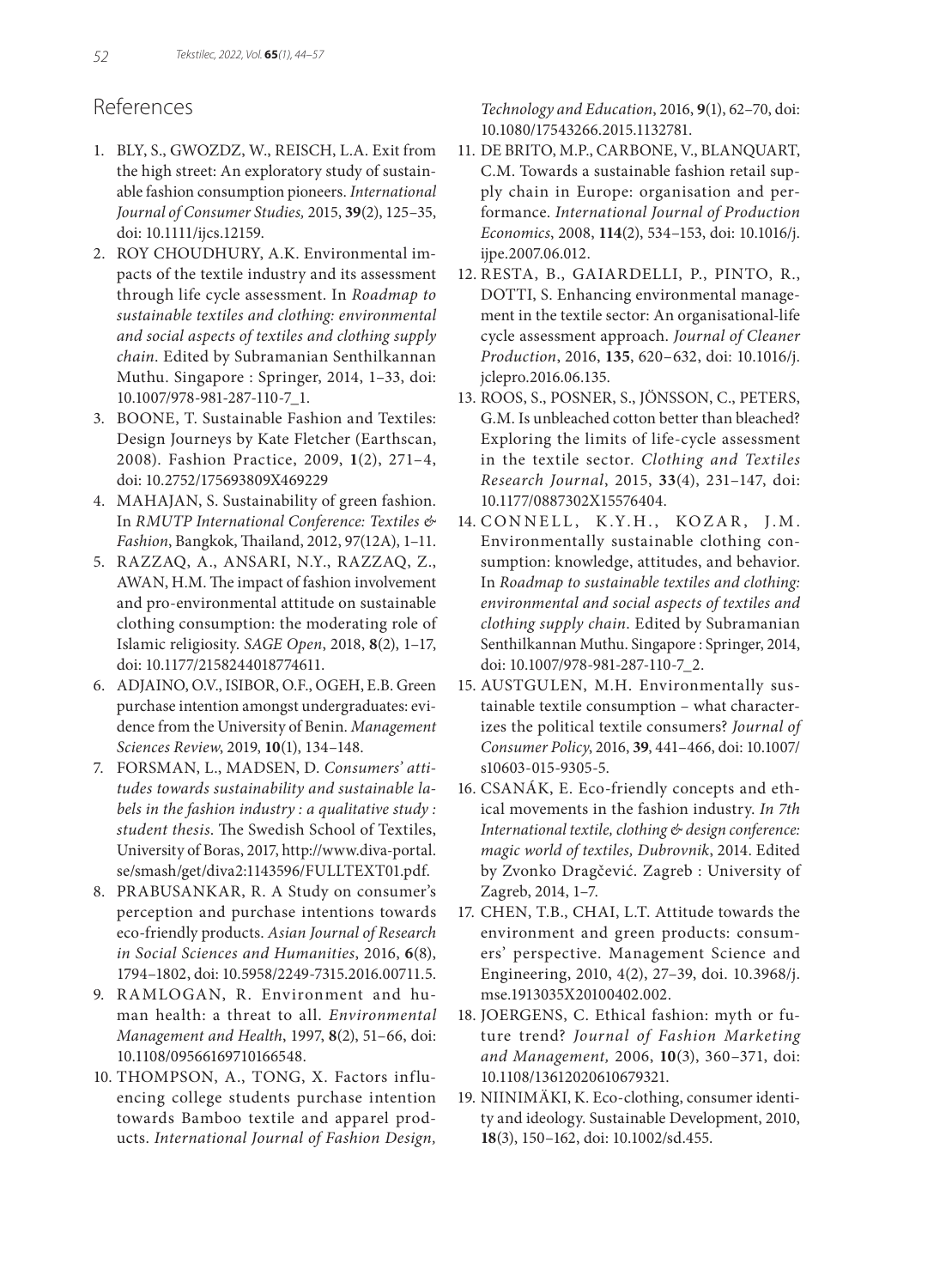- 20. PEIRSON-SMITH, A., EVANS, S. Fashioning green words and eco language: an examination of the user perception gap for fashion brands promoting sustainable practices. *Fashion Practice*, 2017, **9**(3), 373–397, doi: 10.1080/17569370.2017.1366688.
- 21. MORA, E., ROCAMORA, A., VOLONTÉ, P. On the issue of sustainability in fashion studies. *International Journal of Fashion Studies*, 2014, **1**(2), 139–147, doi: 10.1386/infs.1.2.139\_1.
- 22. PREETI, S., SINGH, N. Impact of eco-friendly products on consumer behavior. *CBS E-Journal, Biz n Bytes,* 2010, **6**, 1–16, http://cbsmohali.org/ img/chapter6.pdf.
- 23. CLAUDIO, L. Waste couture: environmental impact of the clothing industry. *Environmental Health Perspective*, 2007, **115**(9), 449–454, doi: 10.1289/ehp.115-a449.
- 24. PAYNE, A. The life-cycle of the fashion garment and the role of Australian mass market designers. *International Journal of Environmental, Cultural, Economic and Social Sustainability*, 2011, **7**(3), pp. 237–246.
- 25. ERYURUK, S.H. Greening of the textile and clothing industry. *Fibres & Textiles in Eastern Europe*, 2012, **20**(6A(95)), 22–27.
- 26. HOSSAIN, M., SHAMS, A. Export potential of recycled plastic: a study on Bangladesh. *Asian Social Science*, 2020, **16**(3), 1–17.
- 27. RADHAKRISHNAN, S. Fashion Industry and Sustainability. In *Handbook of sustainable apparel production*. Edited By Subramanian Senthilkannan Muthu. CRC Press, Taylor and Francis Group, 2015, 522–523.
- 28. VADICHERLA, T., SARAVANAN, D. Eco design/sustainable design of textile products. In *Handbook of sustainable apparel production*. Edited By Subramanian Senthilkannan Muthu. CRC Press, Taylor and Francis Group, 2015, 491–492.
- 29. HONG, H., KANG, J. The impact of moral philosophy and moral intensity on purchase behavior toward sustainable textile and apparel products. *Fashion and Textiles*, 2019, **6**(1), 1–22, doi: 10.1186/s40691-019-0170-8.
- 30. ROWLANDS, I. Consumer perceptions of "green power". *Journal of Consumer Marketing*, 2002, **11**(4), 112–129, doi: 10.1108/07363760210420540.
- 31. KUTSENKOVA, Z. Dominican scholar the sustainable future of the modern fashion industry: Honors Thesis. Dominican University

of Califormia, 2017, doi: 10.33015/dominican. edu/2017.HONORS.ST.02.

- 32. O'CONNOR, T., GRAY, J. Incorporating sustainability across the curriculum. *Sustainability: The Journal of Record*, 2016, **9**(1), 21–24, doi: 10.1089/ SUS.2016.29037.
- 33. SHAW, D., HOGG, G., WILSON, E., SHIU, E., HASSAN, L. Fashion victim: the impact of fair trade concerns on clothing choice. *Journal of Strategic Marketing*, 2006, **14**(4), 427–440, doi: 10.1080/09652540600956426.
- 34. KHAN, M.M.R., ISLAM, M.M. Materials and manufacturing environmental sustainability evaluation of apparel product: knitted T-shirt case study. *Textiles and Clothing Sustainability*, 2015, **1**(8), 1-12, doi: 10.1186/s40689-015-0008-8.
- 35. ZIMMER, M.R., STAFFORD, T.F., STAFFORD, M.R. Green issues: dimensions of environmental concern. *Journal of Business Research*, 1994, **3**(1), 63–74, doi: 10.1016/0148-2963(94)90069-8.
- 36. MAKOWER, J., PIKE, C. *Strategies for the green economy: opportunities and challenges in the new world of business*. New York : McGraw- Hill, 2008, 40–50.
- 37. FISHER, C., BASHYAL, S., BACHMAN, B. Demographic impacts on environmentally friendly purchase behaviors. *Journal of Targeting, Measurement and Analysis for Marketing*, 2012, **20**(3), 172–184, doi: 10.1057/jt.2012.13.
- 38. MAINIERI, T., BARNETT, E.G., VALDERO, T.R., UNIPAN, J.B., OSKAMP, S. Green buying: the influence of environmental concern on consumer behavior. *The Journal of Social Psychology*, 1997, **137**(2), 189–204, doi: 10.1080/00224549709595430.
- 39. HAUG, A., BUSCH, J. Towards an ethical fashion framework. *Fashion Theory*, 2016, **20**(3), 317–339, doi: 10.1080/1362704X.2015.1082295.
- 40. TUNG, T., KOENIG, H.F., CHEN, H.L. Effects of green self-identity and cognitive and affective involvement on patronage intention in eco-friendly apparel consumption: A gender comparison. *Sustainability*, 2017, **9**(11), 1–17, doi: 10.3390/ su9111977.
- 41. YOUNG, W., HWANG, K., McDONALD, S., OATES, C.J. Sustainable consumption: green consumer behaviour when purchasing products. *Sustainable Development*, 2009, **18**, 20–31, doi: 10.1002/sd.394.
- 42. CONNELL, K.Y.H. Exploring consumers' perceptions of eco-conscious apparel acquisition be-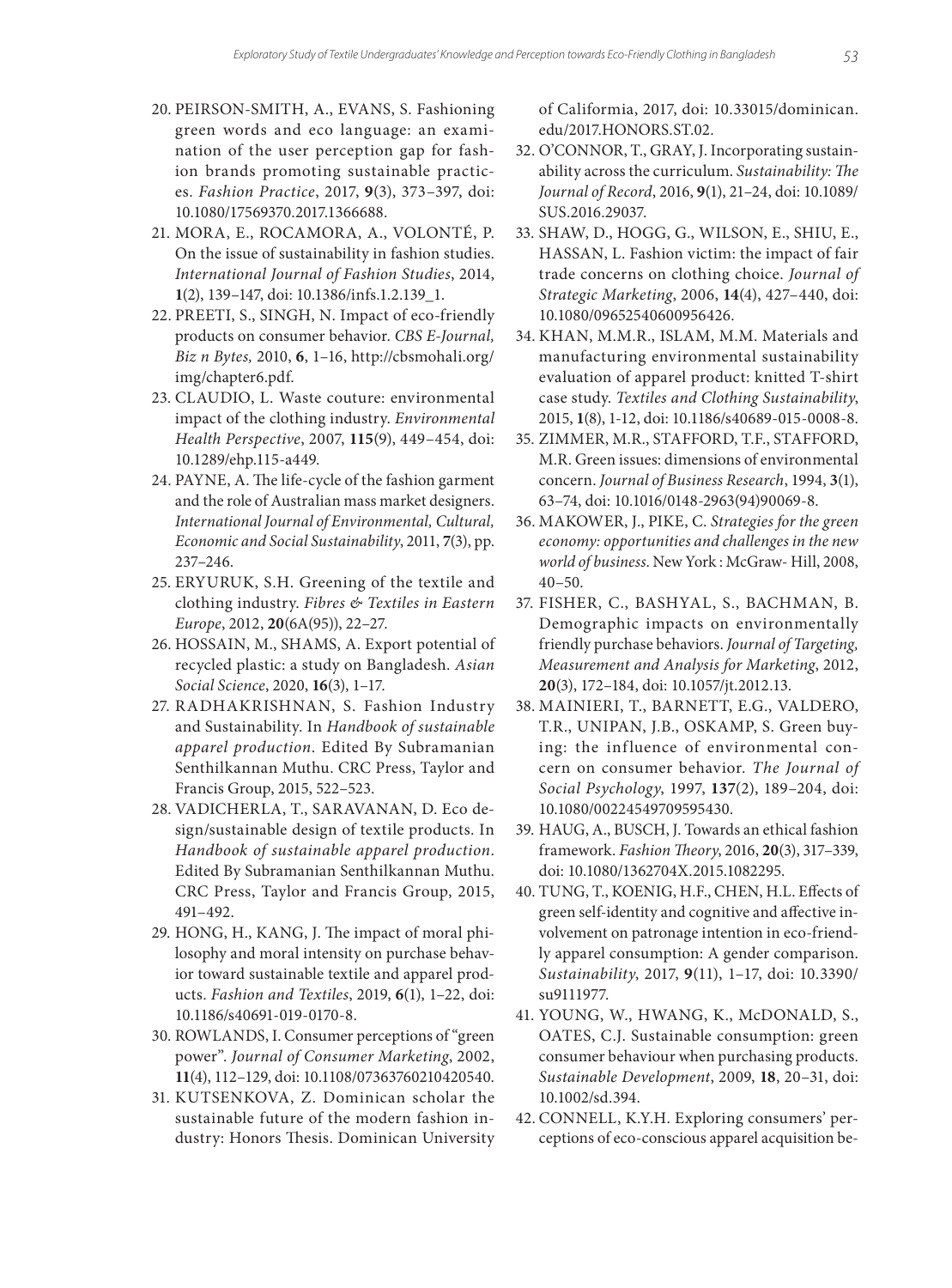haviors. *Social Responsibility Journal*, 2011, **7**(1), 61–73, doi: 10.1108/17471111111114549.

- 43. HUSTVEDT, G., BERNARD, J.C. Consumer willingness to pay for sustainable apparel: the influence of labelling for fibre origin and production methods. *International Journal of Consumer Studies*, 2008, **32**(5), 491–498, doi: 10.1111/j.1470-6431.2008.00706.x.
- 44. SARICAM, C., OKUR, N. Analysing the consumer behavior regarding sustainable fashion using theory of planned behavior. In *Consumer behaviour and sustainable fashion consumption. Textile science and clothing technology*. Edited by Subramanian Senthilkannan Muthu. Singapore : Springer, 2019, 1–37, doi: https://doi. org/10.1007/978-981-13-1265-6\_1.
- 45. LEE, S. Consumers' Purchasing Intentions toward Sustainable Apparel in US. *Journal of Fashion Business*, 2010, **14**(3), 146–153.
- 46. NAM, C., DONG, H., LEE, Y.A. Factors influencing consumers' purchase intention of green sportswear. *Fashion and Textiles*, 2017, **4**(2), 1–17, doi: 10.1186/s40691-017-0091-3.
- 47. RU, K. Consumer perceptions on sustainable fashion and strategy for competitiveness. *Journal of Fashion Technology & Textile Engineering*, 2018, **6**(2), 1–4, doi: 10.4172/2329-9568.1000172.
- 48. WAGNER, M., CURTEZA, A., CHEN, Y., THOMASSEY, S., ZENG, X. Environmentallyfriendly perception of fashion products: a Kansei study. In *Proceedings of the 7th International Conference on Kansei Engineering and Emotion Research 2018. KEER 2018. Advances in Intelligent Systems and Computing, vol. 739.* Edited by Lokman A., Yamanaka T., Lévy P., Chen K., Koyama S. Singapore : Springer, doi: 10.1007/978-981-10-8612-0\_39.
- 49. KOSZEWSKA, M. Social and eco-labelling of textile and clothing goods as a means of communication and product differentiation. Fibres & Textiles in Eastern Europe, 2011, 9(4(87)), 20–26, http://www.fibtex.lodz.pl/article536.html.
- 50. HUSTVEDT, G., DICKSON, M.A. Consumer likelihood of purchasing organic cotton apparel: influence of attitudes and self-identity. *Journal of Fashion Marketing and Management*, 2009, **13**(1), 49–65, https://doi.org/10.1108/13612020910939879.
- 51. LUNDBLAD, L., DAVIES, I.A. The values and motivations behind sustainable fashion consumption. *Journal of Consumer Behaviour*, 2016, **15**(2), 149–162, doi: 10.1002/cb.1559.
- 52. CONNELL, K.Y.H. Internal and external barriers to eco-conscious apparel acquisition. *International Journal of Consumer Studies*, 2010, **34**(3), 279– 286, doi: 10.1111/j.1470-6431.2010.00865.x.
- 53. BROSDAHL, D.J.C., CARPENTER, J.M. Consumer knowledge of the environmental impacts of textile and apparel production, concern for the environment, and environmentally friendly consumption behavior. *Journal of Textile and Apparel, Technology and Management*, 2010, **6**(4), 1–9.
- 54. OKUR, N., SARICAM, C. The impact of knowledge on consumer behaviour towards sustainable apparel consumption. In *Consumer behaviour and sustainable fashion consumption. textile science and clothing technology*. Edited by Subramanian Senthilkannan Muthu. Singapore : Springer, 2019, doi: 10.1007/978-981-13-1265-6\_3.
- 55. SOBUJ, M., KHAN, A.M., HABIB, M.A., ISLAM, M.M. Factors influencing eco-friendly apparel purchase behavior of Bangladeshi young consumers: case study. *Research Journal of Textile and Apparel*, 2021, **25**(2), 139–157, doi: 10.1108/ RJTA-10-2019-0052.
- 56. LAITALA, K., AUSTGULEN, M.H., KLEPP, I.G. Responsibility without means. In *Roadmap to sustainable textiles and clothing: environmental and social aspects of textiles and clothing supply chain*. Edited by Subramanian Senthilkannan Muthu. Singapore : Springer, 2014, 125–151, doi: 10.1007/978-981-287-065-0.
- 57. WITEK, L. Attitude-behaviour gap among polish consumers regarding green purchases. *Visegrad Journal on Bioeconomy and Sustainable Development*, 2019, **8**(1), 31–36, doi: 10.2478/ vjbsd-2019-0006.
- 58. CONNELL, K.Y.H., KOZAR, J.M. Sustainability knowledge and behaviors of apparel and textile undergraduates. *International Journal of Sustainability in Higher Education*, 2012, **13**(4), 394-407, doi: 10.1108/14676371211262335
- 59. LAUGHLIN, J., KEAN, R.C. Assessment of textiles and clothing academic programs in the United States. *Clothing and Textiles Research Journal*, 1995, **13**(3), 184–199, doi: 10.1177/0887302X9501300305.
- 60. LANDGREN, T.M., PASRICHA, A. Transforming the fashion and apparel curriculum to incorporate sustainability. *International Journal of Fashion Design, Technology and Education*, 2011, **4**(3), 187-196, doi: 10.1080/17543266.2011.613856.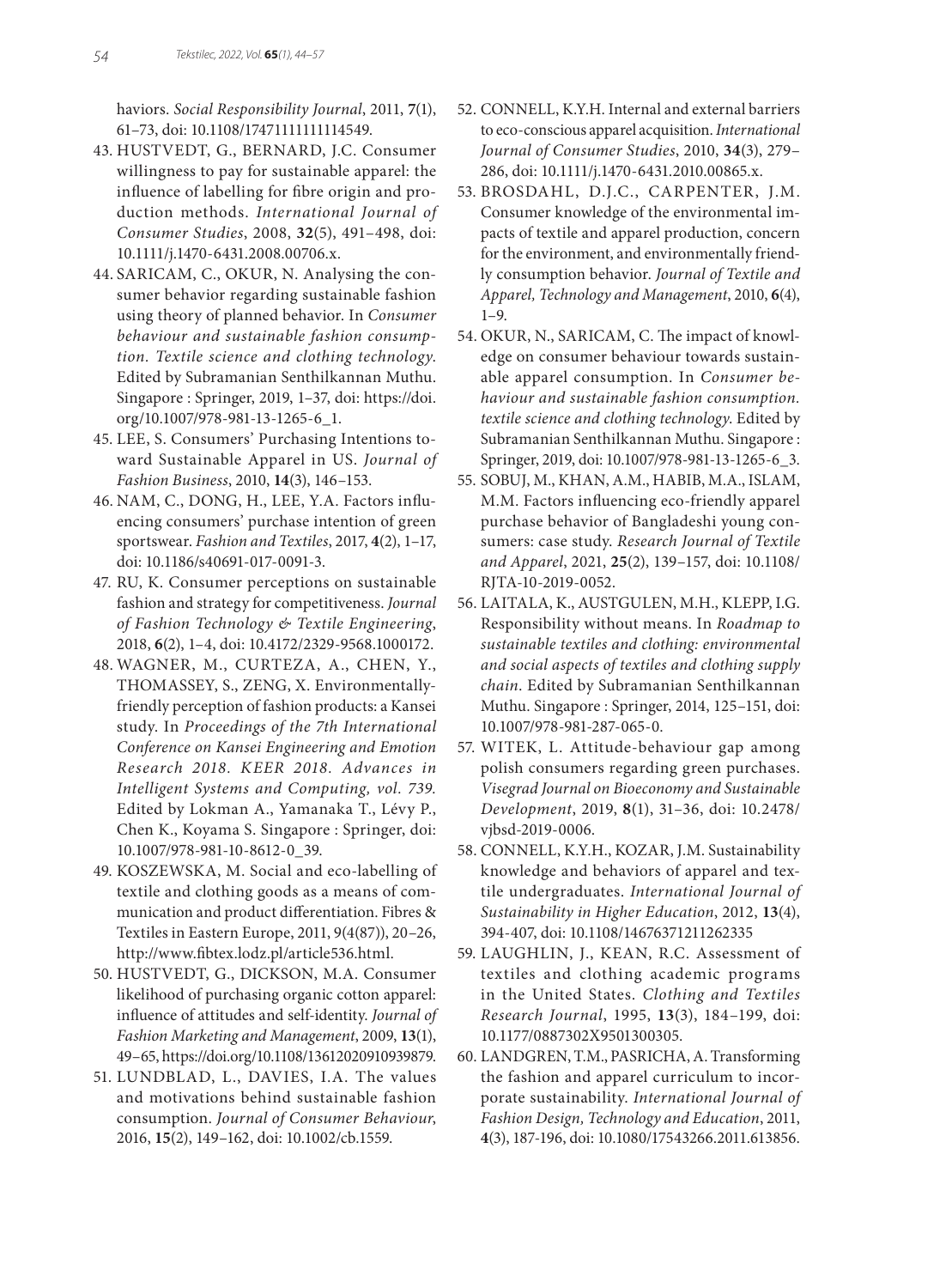- 61. BROSDAHL, D.J.C., CARPENTER, J.M. Is green the new black? Assessing textile & apparel undergraduate students' environmental knowledge, concern and responsibility. *Journal of Textile and Apparel, Technology and Management*, 2011, **7**(2),  $1 - 15$ .
- 62. KIM, H.S., DAMHORST, M.L. Environmental concern and apparel consumption. *Clothing and Textiles Research Journal*, 1998, **16**(3), 126–133, doi: 10.1177/0887302X9801600303.
- 63. KIM, E., JOHNSON, K.K.P. The U.S. apparel industry: futuring with undergraduate students in apparel majors. *Clothing and Textiles Research Journal,* 2007, **25**(4), 283–306, doi: 10.1177/0887302X07306909.
- 64. HOSSIAN, M.S., KABIR, R., LATIFEE, E.H. Export competitiveness of Bangladesh Readymade Garments sector. *International Journal of Research in Business and Social Science*, 2019, **8**(3), 45–63, 10.20525/ijrbs.v8i3.205.
- 65. KHAN, A.N., ULLAH, M.R. Export scenario between Bangladesh and China: opportunities of Bangladesh in RMG sector. European Scientific Journal, 2017, **13**(28), 299–320.
- 66. KANTANE, I., SLOKA, B., BULIGINA, I., TORA, G., BUSEVICA, R., BULIGINA, A., DZELME, J., TORA, P. Expectations by employers on skills, knowledge and attitudes of employees. *European Integration Studies*, 2015, 9(1), 224-234.
- 67. RASHID, M.M.U., RHMAN, M.Z. Quality of higher education in Bangladesh: application of a modified SERVQUAL model. *Problems of Education in the 21st Century,* 2017, **75**(1), 72–91.
- 68. RAKIB, M.A., ADNAN, A. Challenges of Ready-Made Garments sector in Bangladesh: ways to overcome. *BUFT J*ournal, 2015, 3, 77–90.
- 69. AHMED, R., ISLAM, T., AL-AMIN, M. The effects of market diversification activities on Bangladesh RMG export. *International Journal of Economics and Financial Issues*, 2013, **3**(4), 938–948.
- 70. ALAM, M.S., SELVANATHAN, E.A., SELVANATHAN, S. Determinants of the Bangladesh garment exports in the post-MFA environment. *Journal of the Asia Pacific Economy*, 2017, **22**(2), 330–352, doi: 10.1080/13547860.2017.1292768.
- 71. CERVELLON, M., HJERTH, H., RICARD, S., CAREY, L. Green in fashion? An exploratory study of national differences in consumers concern for eco-fashion. In *Proceedings of 9th International Marketing Trends Conference,*

*Venice, January 20-21,* 2010, http://researchonline.gcu.ac.uk/cbs/148.

- 72. KILBRINK, N., BJURULF, V. Transfer of knowledge in technical vocational education: a narrative study in Swedish upper secondary school. *International Journal of Technology and Design Education*, 2013, **23**, 519–535, doi: 10.1007/ s10798-012-9201-0.
- 73. BRUCKS, M. The effects of product class knowledge on information search behavior. *Journal of Consumer Research*, 1985, **12**(6), 1–16, doi: 10.1086/209031.
- 74. ARBUTHNOTT, K.D. Education for sustainable development beyond attitude change. *International Journal of Sustainability in Higher Education*, 2009, **10**(2), 152-163, doi: 10.1108/14676370910945954.
- 75. KONG, H.M., KO, E., CHAE, H., MATTILA, P. Understanding fashion consumers' attitude and behavioral intention toward sustainable fashion products: focus on sustainable knowledge sources and knowledge types. *Journal of Global Fashion Marketing*, 2016, **7**(2), 103–119, doi: 10.1080/20932685.2015.1131435.
- 76. KALLGREN, C.A., WOOD, W. Access to attitude-relevant information in memory as a determinant of attitude-behavior consistency. *Journal of Experimental Social Psychology*, 1986, **22**(4), 328–338, doi: 10.1016/0022-1031(86)90018-1.
- 77. ANNALA, J., LINDEN, J., MÄKINEN, M. Curriculum in Higher Education Research. In *Researching higher education: international perspectives on theory, policy and practice*. Edited by Jennifer M. Case, Jeroen Huisman. London : Routledge, 2016, 171–189.
- 78. Bangladesh University of Textiles (BUTEX) (2016*). Academic regulation, course structure and detailed syllabus for the B.Sc. in textile engineering courses*. Registrar Office, Bangladesh University of Textiles, 29–77.
- 79. RICHMAN, L.S., VANDELLEN, M., WOOD, W. How women cope: being a numerical minority in a male-dominated profession*. Journal of Social Issues*, 2011, **67**(3), 492–509.
- 80. SAIFUDDIN, S.M., DYKE, L., RASOULI, M. Factors affecting the choice of high tech engineering majors for university women and men in Bangladesh. In *AMCIS 2011 Proceedings*, https:// aisel.aisnet.org/amcis2011\_submissions/403.
- 81. KHANDUAL, A., PRADHAN, S. Fashion brands and consumers approach towards sustainable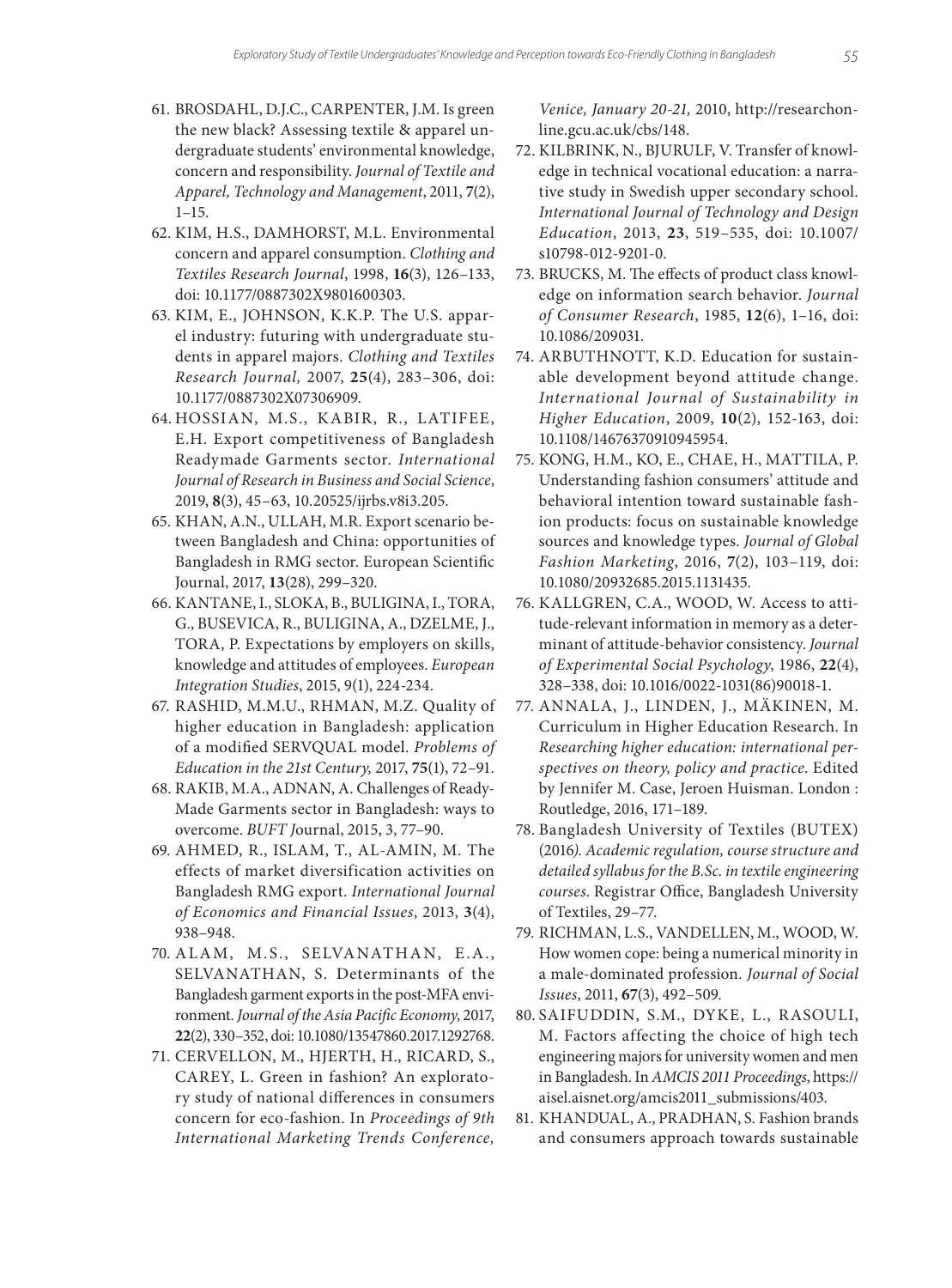fashion. In *Fast fashion, fashion brands and sustainable consumption. Textile science and clothing technology*. Edited by Subramanian Senthilkannan. Singapore : Springer, 2019, 37–54, doi:10.1007/978-981-13-1268-7\_3.

- 82. HUR, E., CASSIDY, T. Perceptions and attitudes towards sustainable fashion design: challenges and opportunities for implementing sustainability in fashion. *International Journal of Fashion Design, Technology and Education*, 2019, **12**(2), 208–217, doi: 10.1080/17543266.2019.1572789.
- 83. KOLYESNIKOVA, N., LAVERIE, D.A., DUHAN, D.F., WILCOX, J.B., DODD, T.H. The influence of product knowledge on purchase venue choice: does knowing more lead from bricks to clicks? *Supply Chain Forum: An International Journal*, 2010, **11**(1), 28–40, doi: 10.1080/16258312.2010.11517223.
- 84. SUJAN, M. Consumer knowledge: effects on evaluation strategies mediating consumer judgments. *Journal of Consumer Research*, 1985, **12**(1), 31–46, doi: 10.1086/209033.
- 85. ROY CHOUDHURY, A.K. Green chemistry and the textile industry. *Textile Progress*, 2013, **45**(1), 3–143, doi: 10.1080/00405167.2013.807601.
- 86. MUTHU, S.S., LI, Y., HU, J., MOK, T.P.Y. An exploratory comparative study on eco-impact of paper and plastic bags firefighter protective clothing view project an exploratory comparative study on eco-impact of paper and plastic bags. *Journal of Fiber Bioengineering and Informatics*, 2009, **1**(4), 307–320.
- 87. CHEN, C., LEWIS, V.D. The life of a piece of cloth: developing garments into a sustainable service system. *The International Journal of Environmental, Cultural, Economic, and Social Sustainability: Annual Review*, 2006, **2**(1), 197– 207, doi: 10.18848/1832-2077/CGP/v02i01/54324.
- 88. SANDIN, G., PETERS, G.M. Environmental impact of textile reuse and recycling – a review. *Journal of Cleaner Production*, 2018, **184**, 353– 365, doi: 10.1016/j.jclepro.2018.02.266.
- 89. ALLWOOD, J., LAURSEN, S., DE RODRIGUEZ, C., BOCKEN, N. Well dressed? The present and future sustainability of clothing and textiles in the United Kingdom. *Journal of the Home Economics Institute of Australia*, 2015, **22**(1), 42.
- 90. De COSTER, J. Green textiles and apparel: environmental impact and strategies for improvement. *Text Outlook International*, 2007, **132**, 143–164.
- 91. RUSINKO, C.A. Green manufacturing: an evaluation of environmentally sustainable manufacturing practices and their impact on competitive outcomes. *IEEE Transactions on Engineering Management*, 2007, **54**(3), 445–454, doi: 10.1109/ TEM.2007.900806.
- 92. VENKATESAN, H., PERIYASAMY, A.P. Ecofibers in the textile industry. In *Handbook of ecomaterials*. Edited by Martínez L., Kharissova O., Kharisov B. Cham : Springer, 2019, 1417-1420, doi: 10.1007/978-3-319-68255-6\_25.
- 93. HOEKSTRA, A.Y., CHAPAGAIN, A.K. *Globalization of water: sharing the planet's freshwater resources.* Oxford : Blackwell Publishing, 2008, 103–123.
- 94. RAMASAMY, K.M. Comparative study of organic and regular cotton knitted fabrics. *Research Journal of Textile and Apparel*, 2015, **19**(3), 45–51, doi: 10.1108/RJTA-19-03-2015-B006.
- 95. EYHORN, F., RAMAKRISHNAN, M., MÄDER, P. The viability of cotton-based organic farming systems in India. International Journal of Agricultural Sustainability, 2007, **5**(1), 25–38, doi: 10.1080/14735903.2007.9684811.
- 96. BYSTRIAKOVA, N., KAPOS, V., LYSENKO, I., STAPLETON, C.M.A. Distribution and conservation status of forest bamboo biodiversity in the Asia-Pacific Region. *Biodiversity & Conservation*, 2003, **12**(9), 1833–1841, doi: 10.1023/A:1024139813651.
- 97. WAITE, M. Sustainable textiles: The role of bamboo and a comparison of bamboo textile properties (part II). *Journal of Textile and Apparel, Technology and Management*, 2010, **6**(3), 1–21.
- 98. RADHAKRISHNAN, S., VETRIVEL, P., VINODKUMAR, A., PALANISAMI, H. Recycled polyester - tool of savings in the use of virgin raw material. In *Environmental footprints of recycled polyester. textile science and clothing technology*. Edited by Subramanian Senthilkannan Muthu. Singapore : Springer, 2020, 49–83, doi: 10.1007/978-981-13-9578-9\_3.
- 99. STARK, J.S., LOWTHER, M.A., SHARP, S., ARNOLD, G.L. Program-level curriculum planning: an exploration of faculty perspectives on two different campuses. *Research in Higher Education*, 1997, **38**(1), 99–130, doi: 10.1023/A:1024952829701.
- 100. LUCKETT, K. The relationship between knowledge structure and curriculum: a case study in